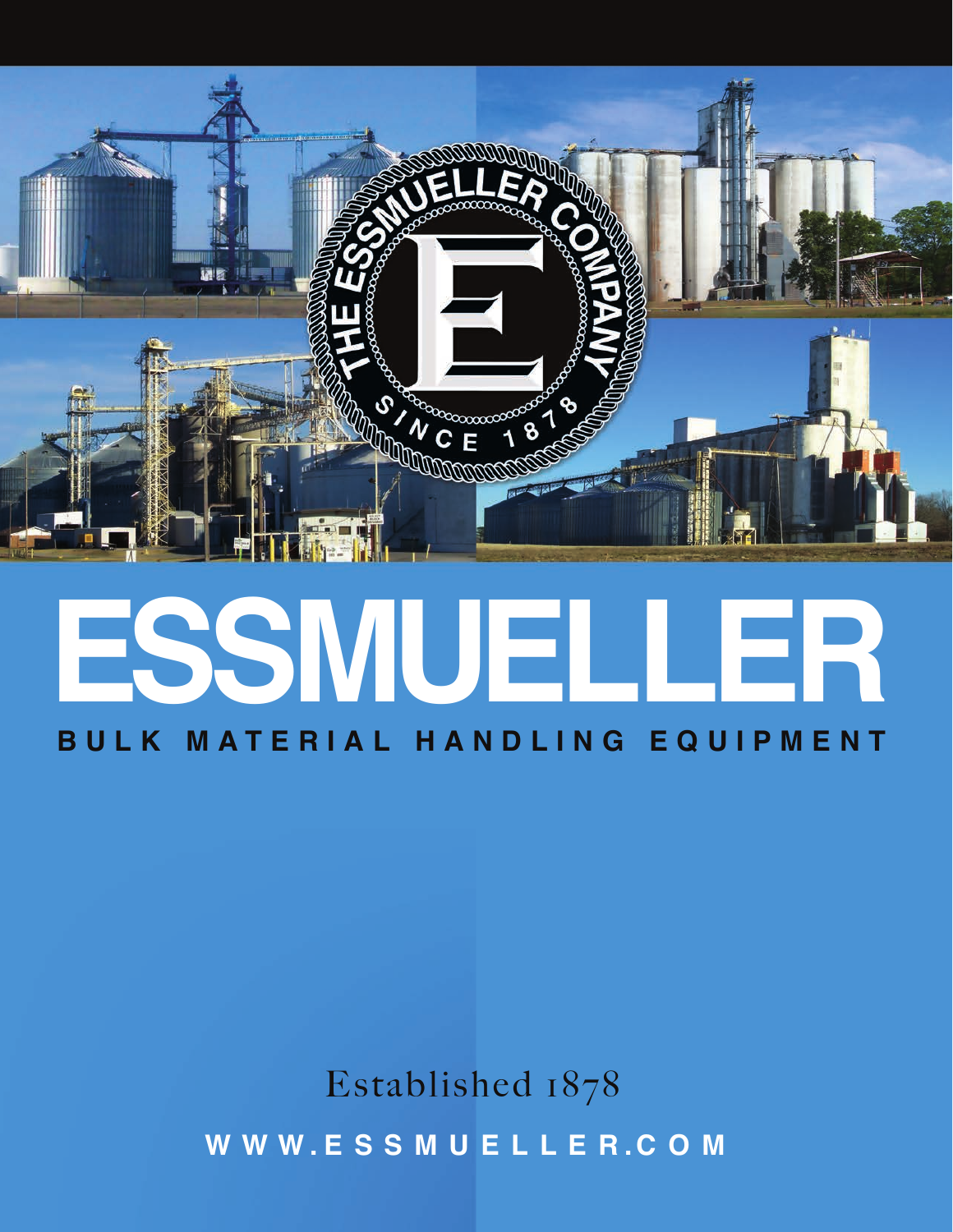



#### ESSMUELLER CAPABILITIES

For more than 130 years, The Essmueller Company has taken pride in providing equipment to meet the needs and desires of our customers. Micro to the modern "Super Capacity" systems, Essmueller provides a custom approach to each piece of equipment in relation to the application. Our equipment is designed using computerized quoting and drafting, and manufactured using CNC supported technology. It is Essmueller's goal to ensure that our customers receive exactly what they need and expect. 230,000 square feet of manufacturing space ensures the fastest lead-times on deliveries. Two manufacturing locations strategically placed are able to provide our services and products to every corner of the globe. The Essmueller Company's team of skilled employees makes possible the ultimate goal of providing the best equipment and service before and after the sale.



#### ESSMUELLER PRODUCT LINES

Since Fred Essmueller began building and renovating Flour Mills in the heartland of America along the Mississippi and Missouri Rivers at the close of the Civil War, the Essmueller name has been synonymous with "quality and innovation " in the agri-business industry. Starting with our first Round Bottom Drag Conveyor line through our latest line of Super Capacity Equipment, Essmueller has continued expanding and perfecting our product lines.

#### Model BE - Bucket Elevator

- Greatest number of sizes and options in the industry with Guaranteed capacities
- Industry leading, fully welded structural steel designs with state of the art components
- Agricultural and industrial applications to move up to 80,000 BPH, (100,000 CFPH); custom "Super" capacity designs upon request
- State of the art OSHA compliant hazard components, NFPA 61 Compliant upon request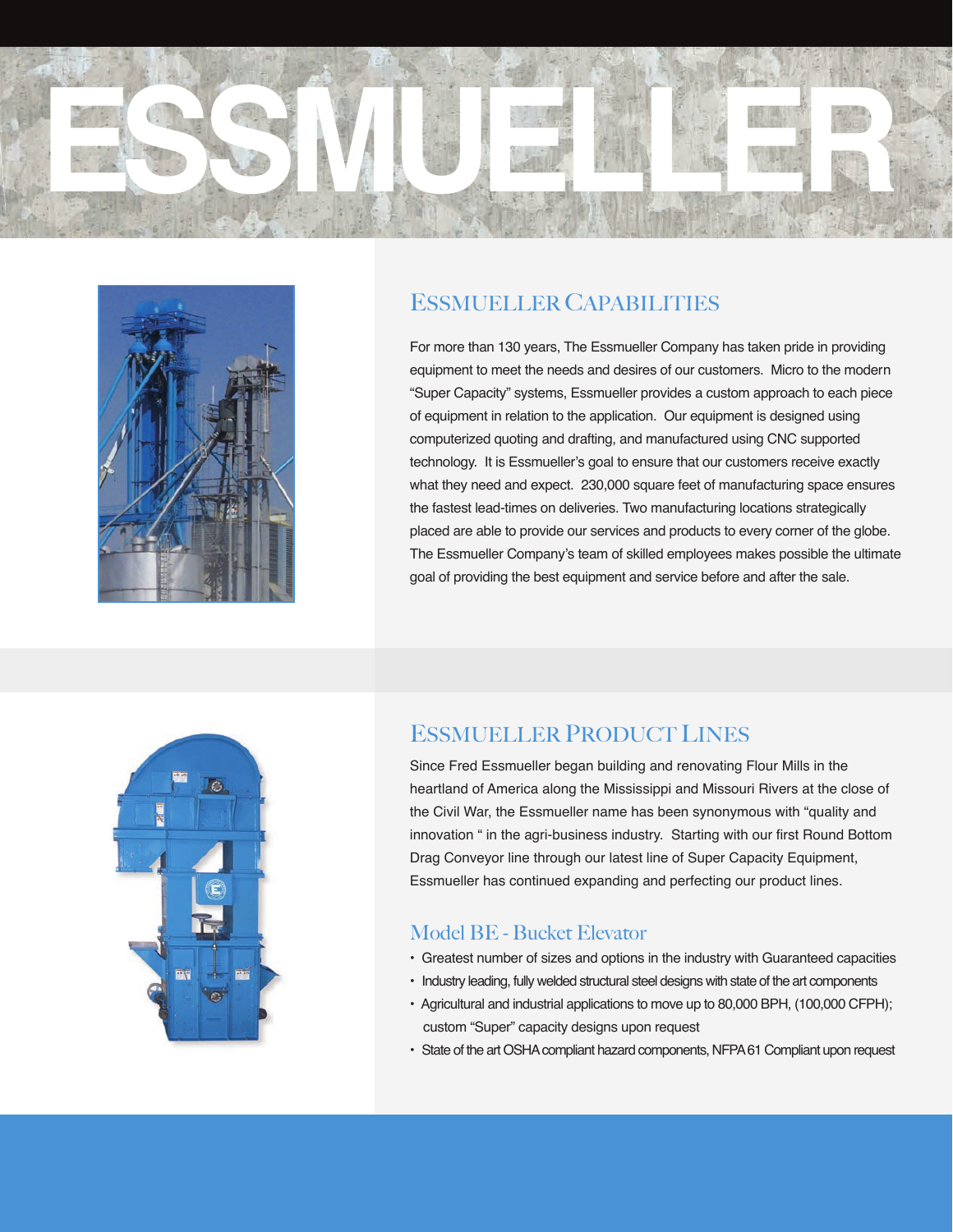### **BULK MATERIAL HANDLING EQUIPMENT**



#### Model TH - Turnhead

- Full-Round and Flat-Back designs in 45°, 50° and 60°, can be paired with our Bin-Vent system
- Manual, electric or computerized "Smart" design units
- Distributing up to 80,000 BPH (100,000 CFPH); custom "Super" capacity designs upon request



#### Model RB - Round Bottom

- Industry leader in "Clean Out" drag conveying
- Self cleaning and beveled edge flights for high efficiency clean out and reduced carry over
- Return idler or rail systems with several inlet and gate designs to match specific material handling requirements



#### Model HR - High Flight Round Bottom

- Conveying and elevating in a "Clean" round bottom conveyor
- Up to 90° bend and reversing bend sections available with up to a 45° discharge angle for ease of layout
- Separate carrying and return chambers eliminates the need for idlers or rail return systems



#### Model SF - Screw Feeder

- Manufactured to CEMA standards
- Units are test run before shipment to ensure ease of installation
- Multiple screw units and live-bottom feeders upon request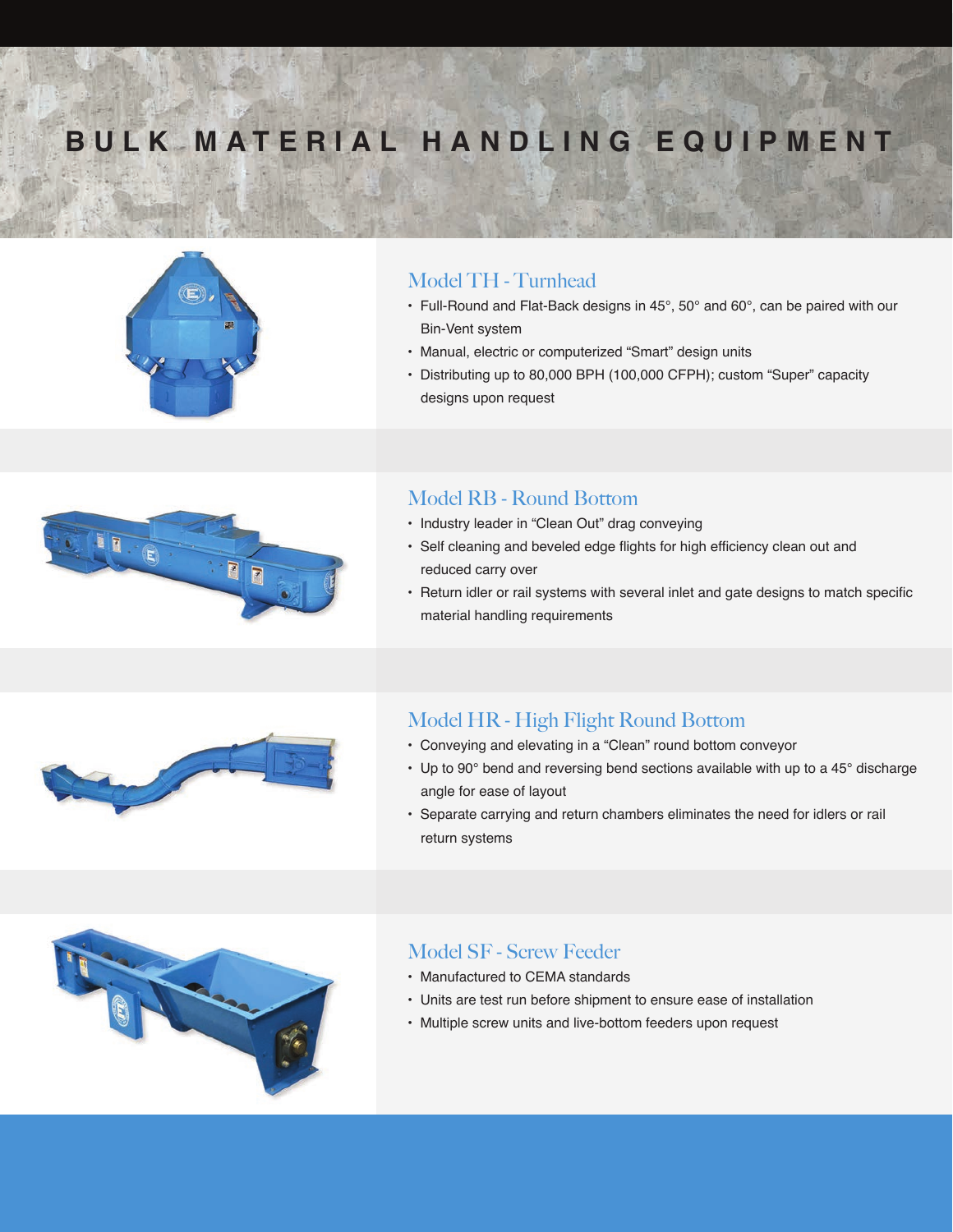#### Established 1878





- Achieves maximum volume with minimum size with true En-Masse conveying
- Gentle material handling in a totally enclosed and dust tight unit
- Return idler or rail systems with several inlet and gate designs to match specific material handling requirements

# 



#### Model HF - High Flight Flat Bottom

- The most economical and efficient option to convey and elevate material in a single unit
- Designed with a special UHMW flight and divider pans to convey large quantities with straight inclines up to 45°, with some material up to 60°
- The Heavy High Flight "HHF" is available for capacities of 18,000 40,000 BPH (50,000 CFPH); custom "Super" capacity designs upon request

#### Model HFB - Heavy Duty Flat Bottom

- Our "Heavy Duty" en-masse designed model for challenging applications
- Standard split head and tail sections, Split sprockets, replaceable AR bottoms and liners, 2" structural angle flanges
- Single chain application can convey up to 70,000 BPH (87,000 CFPH), custom "Super" capacity designs with dual chain option upon request

#### Model L - L-Path

- Specifically designed for conveying material on a 45° angle or greater while elevating up to 90° with a vertical discharge
- "Heavy Duty" by design to convey up to 12,000 BPH (15,000 CFPH), custom "Super" capacity designs upon request
- Uniquely designed UHMW flights convey while elevating hard to handle material



#### **TOLL FREE: 800.325.7175 WWW.ESSMUELLER.COM**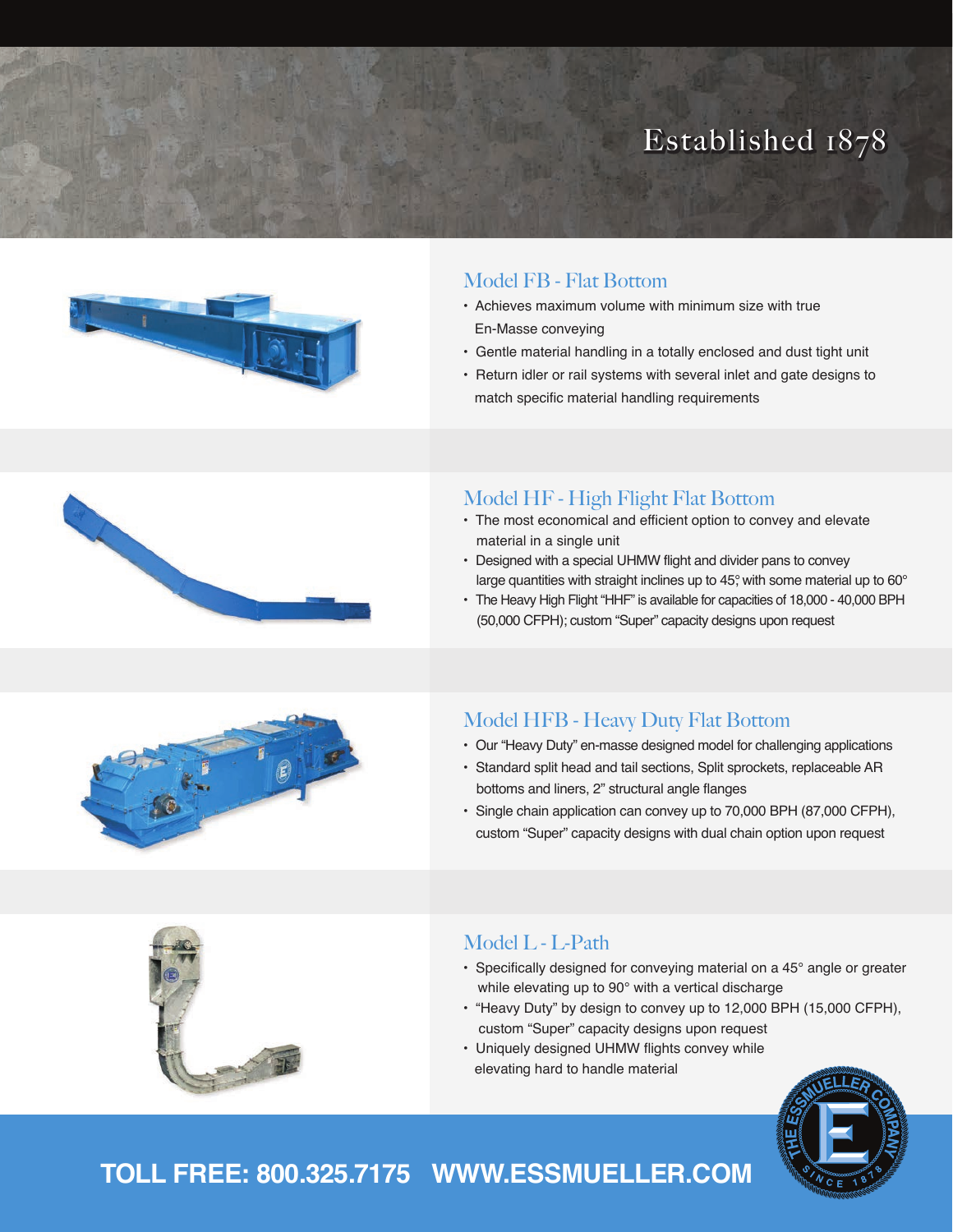## **ESSMUELLER**



**Since 1878, The Essmueller Company has led the way in the world of Bulk Material Handling. More than a pioneer, Essmueller continues a history of innovation within the industry. A family business since its' beginning, Essmueller has never out-grown its fundamental goals: providing Customer Satisfaction and Uncompromising Quality. This dedication to core values has allowed Essmueller to remain a class apart.**

**In today's world, it's popular to make a profit in the margins outsourcing production and providing "one-size-fits-all" products is a common practice. At Essmueller, "compromise" isn't part of our vocabulary. We believe that our standard lines of equipment customized to our customer's needs and desires will always have a place.**

**From bucket elevators to turnhead distributors, conveyors to screw feeders – Essmueller continues to set the standards for others to follow… over 130 years and running.**